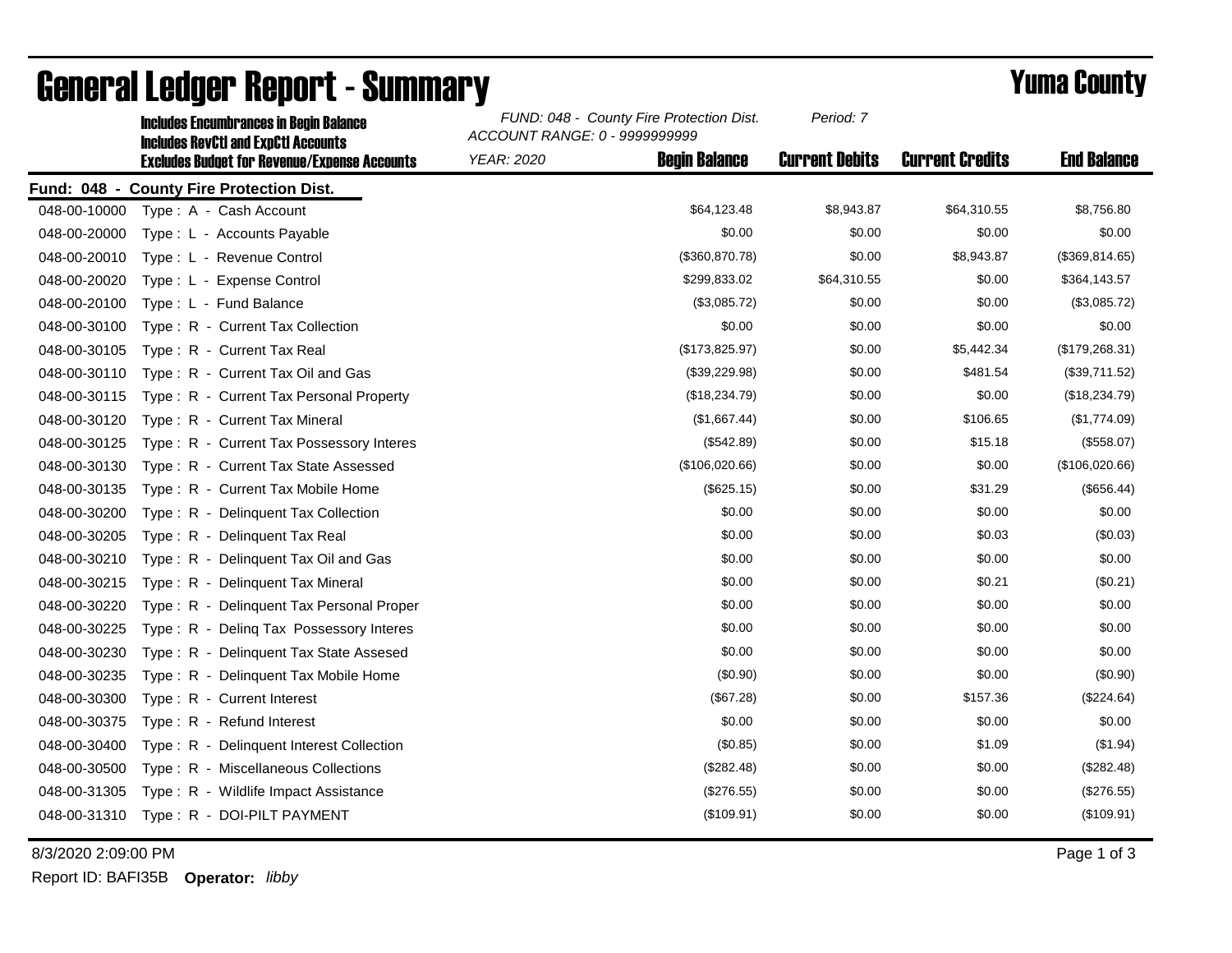|              | <b>Includes Encumbrances in Begin Balance</b><br>Includes RevCtI and ExpCtI Accounts |                                                     | FUND: 048 - County Fire Protection Dist.<br>ACCOUNT RANGE: 0 - 9999999999 |                             | Period: 7            |                       |                                  |                    |
|--------------|--------------------------------------------------------------------------------------|-----------------------------------------------------|---------------------------------------------------------------------------|-----------------------------|----------------------|-----------------------|----------------------------------|--------------------|
|              |                                                                                      | <b>Excludes Budget for Revenue/Expense Accounts</b> | <b>YEAR: 2020</b>                                                         |                             | <b>Begin Balance</b> | <b>Current Debits</b> | <b>Current Credits</b>           | <b>End Balance</b> |
|              |                                                                                      | Fund: 048 - County Fire Protection Dist.            |                                                                           |                             |                      |                       |                                  |                    |
| 048-00-32100 |                                                                                      | Type: R - Transfers In                              |                                                                           |                             | \$0.00               | \$0.00                | \$0.00                           | \$0.00             |
| 048-00-33000 |                                                                                      | Type: R - Auto Tax B Collection                     |                                                                           |                             | (\$14,356.79)        | \$0.00                | \$2,229.76                       | (\$16,586.55)      |
| 048-00-33100 |                                                                                      | Type : $R -$ Auto Tax A & F Collection              |                                                                           |                             | (\$5,629.14)         | \$0.00                | \$478.42                         | (\$6,107.56)       |
| 048-00-49100 |                                                                                      | Type: X - Treasurer Fees                            |                                                                           |                             | \$10,209.23          | \$187.07              | \$0.00                           | \$10,396.30        |
| 048-00-49401 |                                                                                      | Type: R - Transfer Out                              |                                                                           |                             | \$0.00               | \$0.00                | \$0.00                           | \$0.00             |
| 048-00-49500 |                                                                                      | Type: X - Checks Written / ACH Transfer             |                                                                           |                             | \$289,623.79         | \$64,123.48           | \$0.00                           | \$353,747.27       |
|              |                                                                                      | Fund: 048 - County Fire Protection Dist.            |                                                                           | Totals :                    | (\$61,037.76)        | \$137,564.97          | \$82,198,29                      | (\$5,671.08)       |
|              |                                                                                      | <b>Total Fund Revenues:</b>                         | \$8,943.87                                                                | <b>Total Fund Expenses:</b> |                      | \$64,310.55           | <b>Net Revenue Over Expense:</b> | (\$55,366.68)      |

## General Ledger Report - Summary **Example 2018** Yuma County